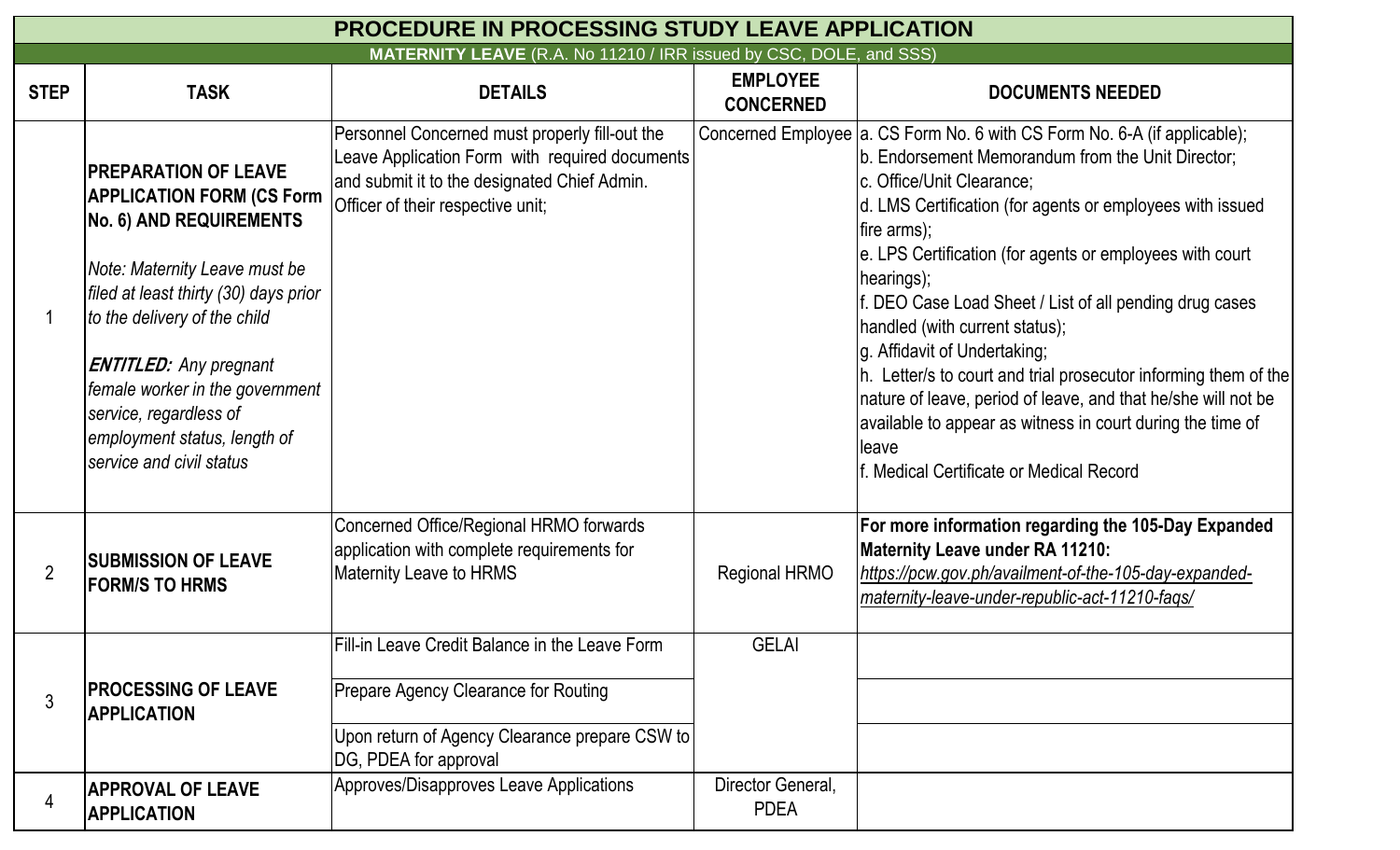| 5 | <b>UPDATING OF RECORDS</b>                                                                        | If approved, the concerned Regional office shall<br>be furnished a copy of the approved leave.<br>Otherwise, employee concerned shall be<br>approved of the reason of disapproval<br>Update Leave Card and other pertinent records | <b>GELAI</b>                   |                                                                                                                                                                                                                                                                                                                                                                                                                             |  |  |  |  |  |  |
|---|---------------------------------------------------------------------------------------------------|------------------------------------------------------------------------------------------------------------------------------------------------------------------------------------------------------------------------------------|--------------------------------|-----------------------------------------------------------------------------------------------------------------------------------------------------------------------------------------------------------------------------------------------------------------------------------------------------------------------------------------------------------------------------------------------------------------------------|--|--|--|--|--|--|
|   | Paternity Leave with CS Form No. 6-A                                                              |                                                                                                                                                                                                                                    |                                |                                                                                                                                                                                                                                                                                                                                                                                                                             |  |  |  |  |  |  |
|   | <b>PREPARATION OF LEAVE</b><br><b>APPLICATION FORM (CS Form</b><br><b>No. 6) AND REQUIREMENTS</b> | Fill-out PDEA Leave Application Form (CS Form<br>No. 6) and CS Form No. 6-A and prepare<br>necessary attachments;                                                                                                                  |                                | Concerned Employee   a. CS Form No. 6 with CS Form No. 6-A;<br>b. Endorsement Memorandum;<br>c. Proof of Relationship (any of the following):<br>Child's Birth Certificate;<br>Marriage Certificate;<br><b>Barangay Certificate;</b><br>Other bona fide document/s that can prove filial<br>relationship<br>d. For Paternity Leave (using CS Form No. 6-A), please<br>attach all required documents as provided in the form |  |  |  |  |  |  |
|   | <b>ISUBMISSION OF LEAVE</b><br><b>FORM/S TO HRMS</b>                                              | Concerned Office/Regional application with<br>complete requirements for Paternity Leave (using<br>CS Form No. 6-A) to HRMS<br>Fill-in Leave Credit Balance in the Leave Form                                                       | Regional/Office<br><b>HRMO</b> |                                                                                                                                                                                                                                                                                                                                                                                                                             |  |  |  |  |  |  |
| 3 | <b>PROCESSING OF LEAVE</b><br><b>APPLICATION</b>                                                  | <b>Prepare Agency Clearance for Routing</b><br>Upon return of Agency Clearance prepare CSW to<br>DG, PDEA for approval                                                                                                             | <b>GELAI</b>                   |                                                                                                                                                                                                                                                                                                                                                                                                                             |  |  |  |  |  |  |